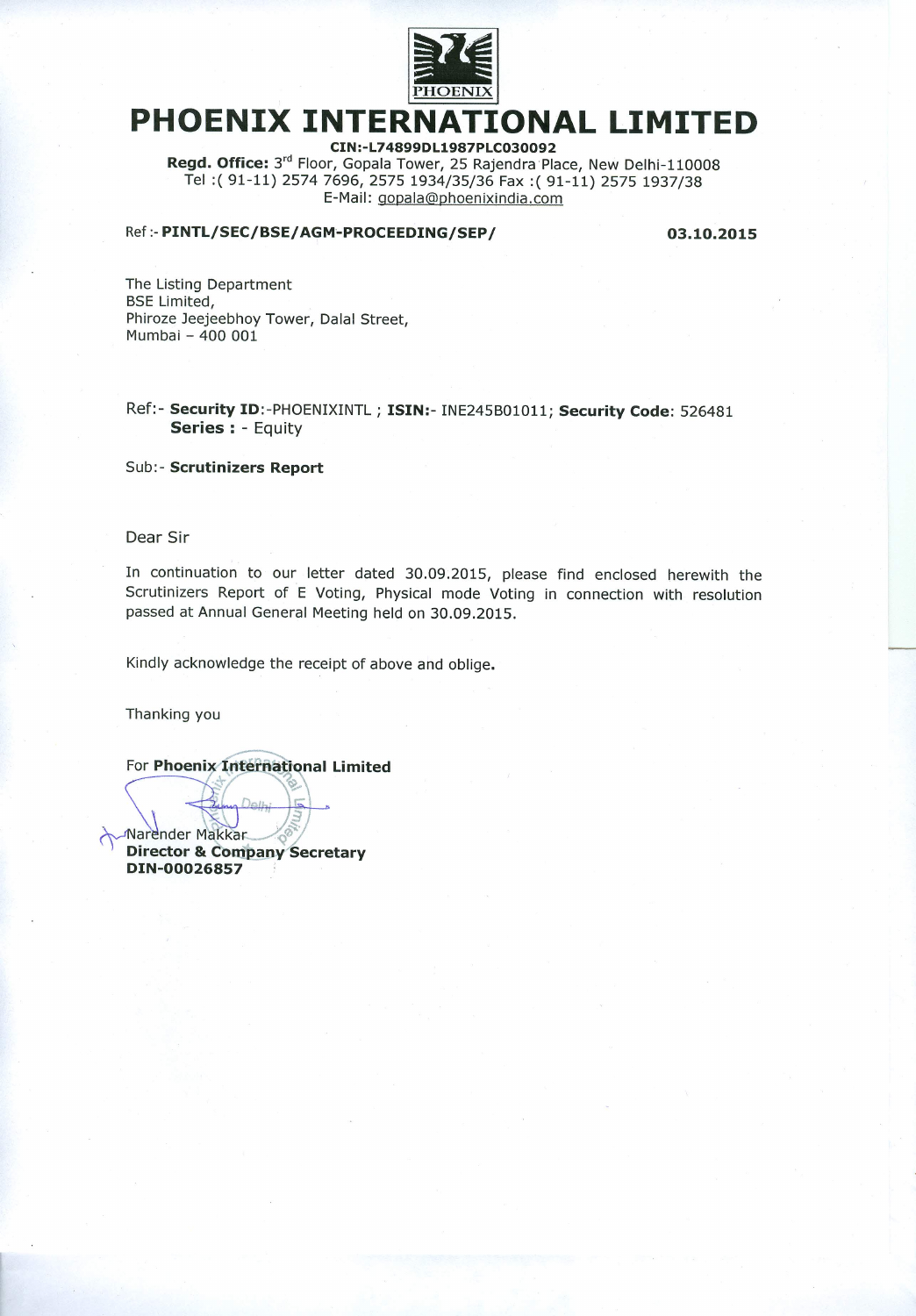**Chartered Accountants** 

ANANT & CO

P-57, Old Double Storey Lajpat Nagar-IV New Delhi-110024, India Tel.: +91 11 2644 4716 E-mail : anantandco@gmail.com Web. : www.anantandco.in

To,

The Chairman Phoenix International Limited 3<sup>rd</sup> Floor, Gopala Tower, 25 Rajendra Place, New Delhi Pin: 110008

Dear Sir,

Sub: Scrutinizer's Report on e-voting conducted pursuant to the provisions of section 108 of the Companies Act, 2013 ("the Act") read with Rule 20 of the Companies (Management and Administration) Rules, 2014 and the physic

I, Anant Kumar Mishra, partner of M/sAnant & Co, Chartered Accountants, had been appointed as the scrutinizer by the Board of Directors of Phoenix International Limited vide resolution dated  $12<sup>th</sup>$  August, 2015, purs process and to scruting from the physical and the status formulated in received from the solution of the company to be held on 30<sup>th</sup> September, 2015.

The notice dated  $12^{\text{th}}$  Aug, 2015 Convening Annual General Meeting (AGM) of the company along with statement setting out material facts under section 102 of the act where sent to the shareholder in respect of the belo

The company has availed the e-voting facility offered by National Securities Depository Limited (NSDL) for conducting e-voting by the shareholder of the company. The company has also provided for voting option by physical

The share holder of the company holding share as on "the cut-off "date  $23^{\text{rd}}$ September, 2015, were entitled to vote on the proposed resolution as set out at item nos.1 to 5 in the notice of the  $28^{\text{th}}$  AGM of Phoen

The voting period for e-voting commenced on Monday,  $27<sup>th</sup>$  September, 2015 at 9:00 AM and ended<br>on Wednesday,  $29<sup>th</sup>$  September, 2014 5:00 PM and the NSDL e-voting platform was blocked<br>thereafter and the voted ca

I have scrutinized and reviewed the voting through electronic means and physical mode and votes tendered there in based on the date downloaded from the National Securities Depository Limited (NSDL), e-voting system and the

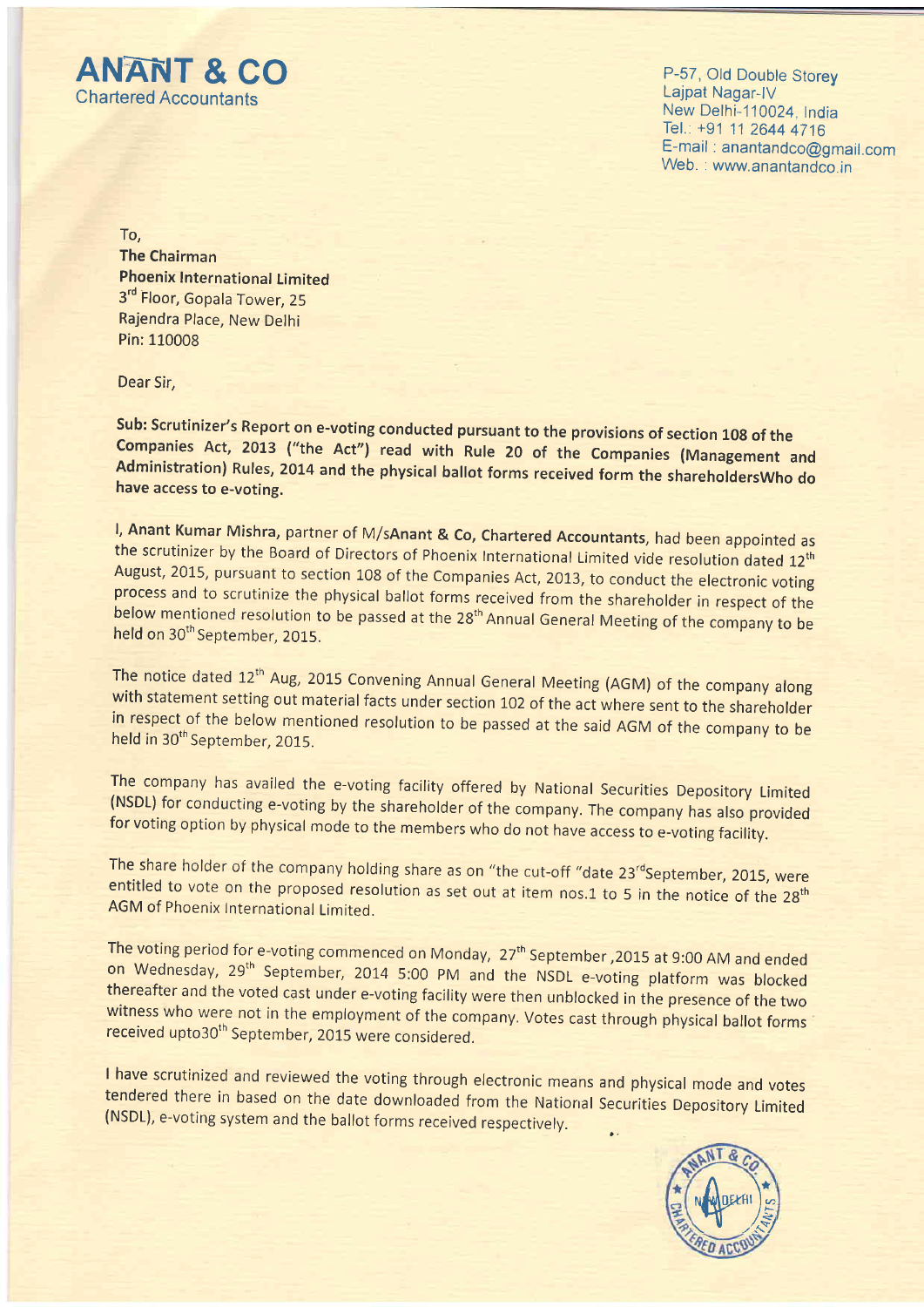I now submit my report as under on the result of the voting through electronic means and physica modes in respect of the said resolution.

### 1. Resolution no.1:-

Adoption of audited Balance sheet of company as at 31<sup>th</sup> March, 2015, profit and loss account and cash flow statement for the year ended on that dated and the director's and auditor's report thereon.

### a. Voted in favour of the resolution:

|              | Number of member voted No of Votes Cast % of total number of |          |                  |
|--------------|--------------------------------------------------------------|----------|------------------|
|              | through electronic voting system   (Shares)                  |          | Valid Votes Cast |
|              | and physical mode                                            |          |                  |
| E-Voting     |                                                              | 94       | 0.001%           |
| Physical     | 51                                                           | 11789831 | 99.009%          |
| <b>Total</b> | 55                                                           | 11789925 | 100%             |

### b. Voted against of the resolution:

|              | Number of member voted No of Votes Cast % of total number of |                  |
|--------------|--------------------------------------------------------------|------------------|
|              | through electronic voting system   (Shares)                  | Valid Votes Cast |
|              | and physical mode                                            |                  |
| E-Voting     |                                                              | 0%               |
| Physical     |                                                              | 0%               |
| <b>Total</b> |                                                              | 0%               |

### c. lnvalid Votes:

|          | Total No of members whose<br>votes were declared invalid | Total No of Votes Cast (Shares) |
|----------|----------------------------------------------------------|---------------------------------|
| E-Voting |                                                          |                                 |
| Physical |                                                          |                                 |
| Total    |                                                          |                                 |

### Resolution no.2:-

Appoint of Mr. P M Alexander (DlN:00050022) as Director of the Company, who retires by rotation

### a. Voted in favour of the resolution:

|          | Number of member voted No of Votes Cast % of total number of |          |                  |
|----------|--------------------------------------------------------------|----------|------------------|
|          | through electronic voting system   (Shares)                  |          | Valid Votes Cast |
|          | and physical mode                                            |          |                  |
| E-Voting |                                                              | 94       | 0.001%           |
| Physical | 51                                                           | 11789831 | 99.009%          |
| Total    | 55                                                           | 11789925 | 100%             |

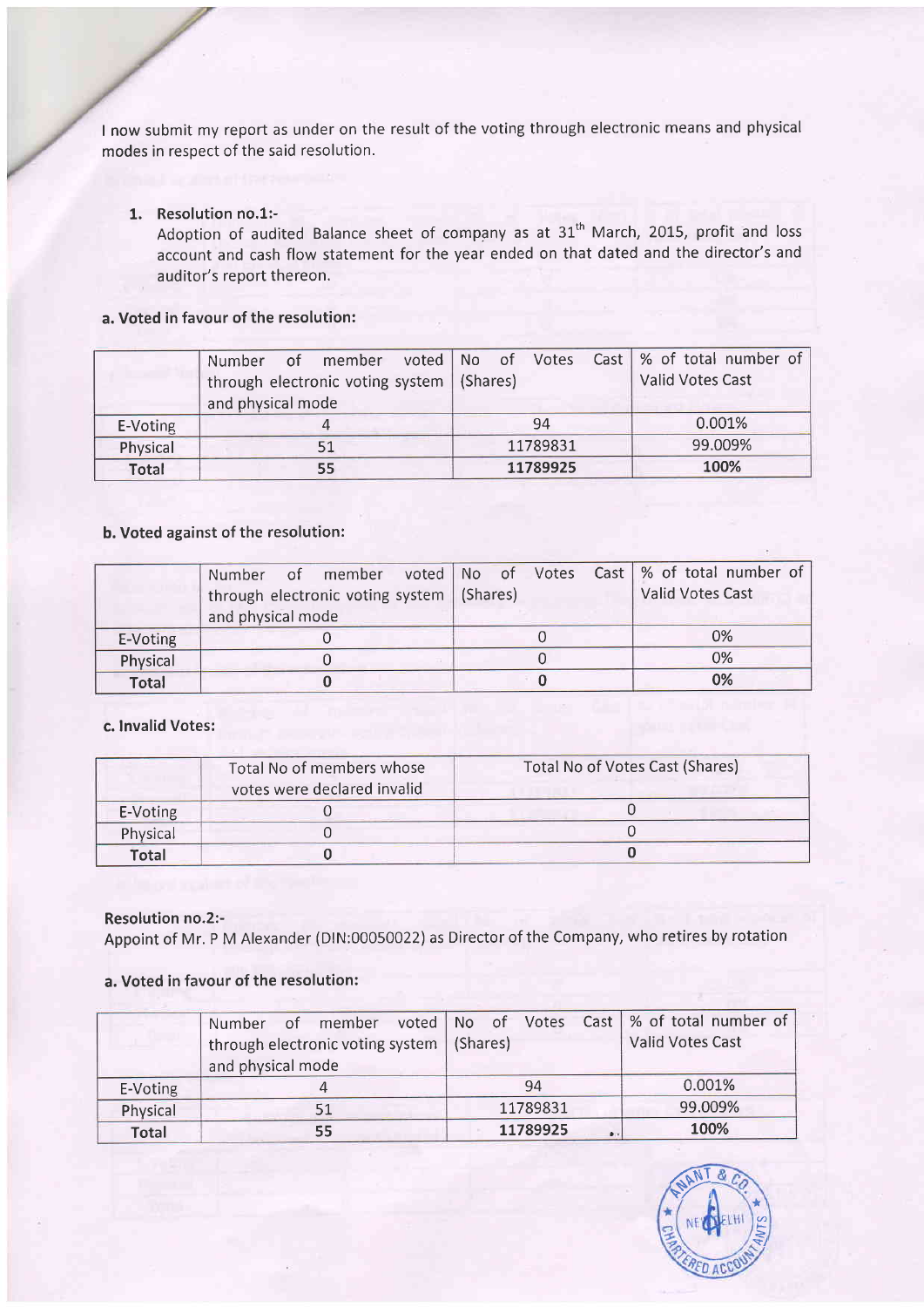## b. Voted against of the resolution:

|                      | Number of member voted No of Votes Cast   % of total number of<br>through electronic voting system   (Shares)<br>and physical mode |  | Valid Votes Cast |
|----------------------|------------------------------------------------------------------------------------------------------------------------------------|--|------------------|
|                      |                                                                                                                                    |  | 0%               |
| E-Voting<br>Physical |                                                                                                                                    |  | 0%               |
| Total                |                                                                                                                                    |  | 0%               |

### c.Invalid Votes:

|                   | Total No of members whose<br>votes were declared invalid | Total No of Votes Cast (Shares) |
|-------------------|----------------------------------------------------------|---------------------------------|
|                   |                                                          |                                 |
| E-Voting          |                                                          |                                 |
| Physical<br>Total |                                                          |                                 |

### Resolution no.3:-

Appointment of M/s Pradip Bhardwaj & Co., Chartered Accountants (Programme Construction Note statutory auditor of the company.

### a. Voted in favour of the resolution:

|          | Number<br>through electronic voting system<br>and physical mode | of member voted No of Votes Cast   % of total number of<br>(Shares) | Valid Votes Cast |
|----------|-----------------------------------------------------------------|---------------------------------------------------------------------|------------------|
|          |                                                                 | 94                                                                  | 0.001%           |
| E-Voting |                                                                 | 11789831                                                            | 99.009%          |
| Physical | 51                                                              |                                                                     | 100%             |
| Total    | 55                                                              | 11789925                                                            |                  |

## b. Voted against of the resolution:

|          | of member voted No of Votes Cast   % of total number of<br>Number<br>through electronic voting system | (Shares) |  | Valid Votes Cast |
|----------|-------------------------------------------------------------------------------------------------------|----------|--|------------------|
|          | and physical mode                                                                                     |          |  | 0%               |
| E-Voting |                                                                                                       |          |  | 0%               |
| Physical |                                                                                                       |          |  | 0%               |
| Total    |                                                                                                       |          |  |                  |

### c. Invalid Votes:

|          | Total No of members whose   | Total No of Votes Cast (Shares) |  |  |
|----------|-----------------------------|---------------------------------|--|--|
|          | votes were declared invalid |                                 |  |  |
| E-Voting |                             |                                 |  |  |
|          |                             |                                 |  |  |
| Physical |                             |                                 |  |  |
| Total    |                             |                                 |  |  |

 $D$  ac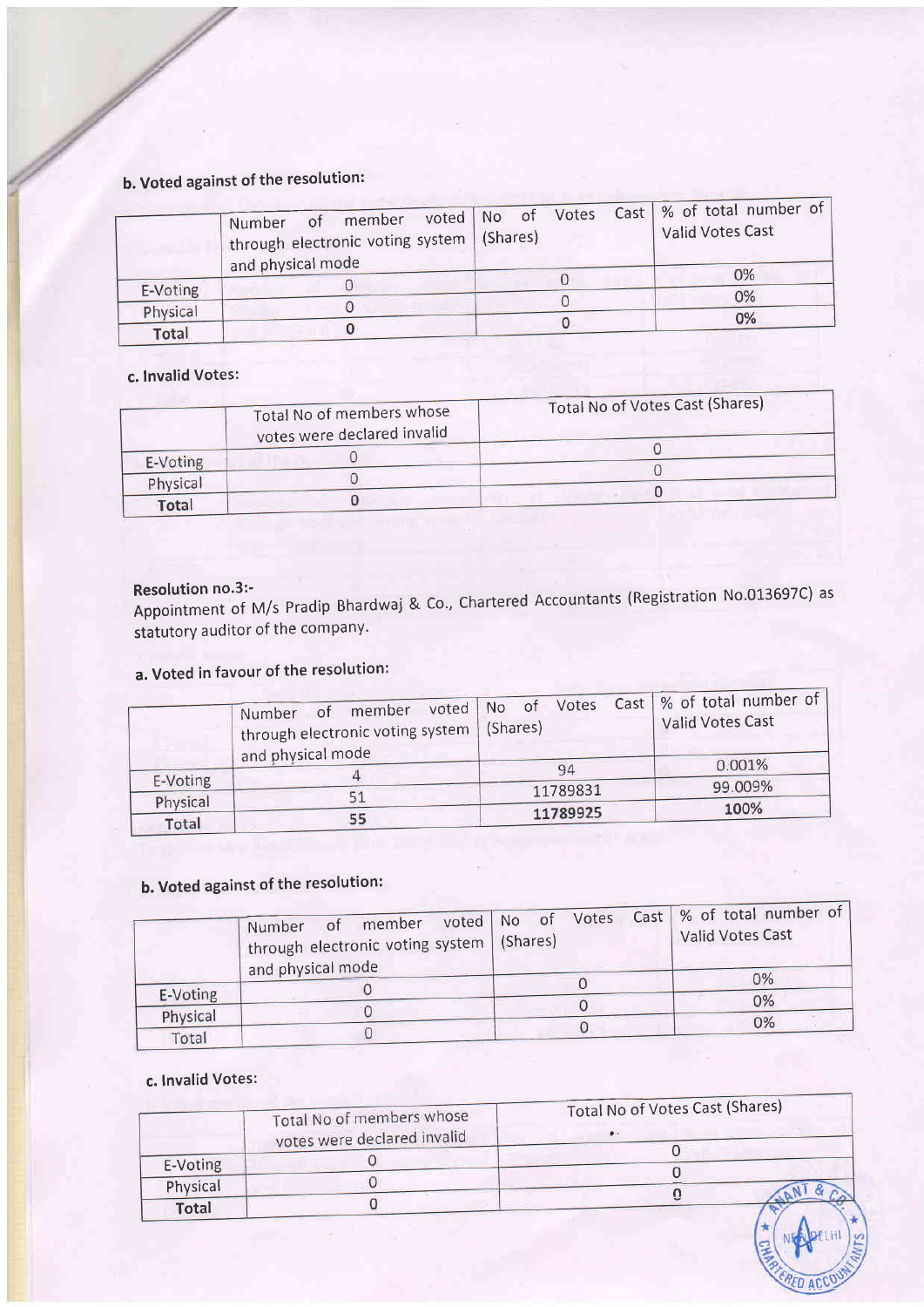### Resolution no.4:-

Appointment of Shri. Arun Kumar Sinha having DIN: 00925589 as an independent director.

### a. Voted in favour of the resolution:

|          | Number of member voted No of Votes Cast % of total number of<br>through electronic voting system  <br>and physical mode | (Shares) | Valid Votes Cast |
|----------|-------------------------------------------------------------------------------------------------------------------------|----------|------------------|
| E-Voting |                                                                                                                         | 94       | 0.001%           |
| Physical | 51                                                                                                                      | 11789831 | 99.009%          |
| Total    | 55                                                                                                                      | 11789925 | 100%             |

### b. Voted against of the resolution:

|          | Number of member voted No of Votes Cast   % of total number of<br>through electronic voting system   (Shares)<br>and physical mode |  | Valid Votes Cast |
|----------|------------------------------------------------------------------------------------------------------------------------------------|--|------------------|
| E-Voting |                                                                                                                                    |  | 0%               |
| Physical |                                                                                                                                    |  | 0%               |
| Total    |                                                                                                                                    |  | 0%               |

### c. Invalid Votes:

|              | Total No of members whose<br>votes were declared invalid | Total No of Votes Cast (Shares) |
|--------------|----------------------------------------------------------|---------------------------------|
| E-Voting     |                                                          |                                 |
| Physical     |                                                          |                                 |
| <b>Total</b> |                                                          |                                 |

### Resolution no.5:-

To appoint Mrs. Rupali Chawla (DIN: 06895504) as an independent director.

### a. Voted in favour of the resolution:

|          | <b>Number</b>                               | of member voted No of Votes Cast   % of total number of |                  |
|----------|---------------------------------------------|---------------------------------------------------------|------------------|
|          | through electronic voting system   (Shares) |                                                         | Valid Votes Cast |
|          | and physical mode                           |                                                         |                  |
| E-Voting |                                             | 94                                                      | 0.001%           |
| Physical | 51                                          | 11789831                                                | 99.009%          |
|          | 55                                          | 11789925                                                | 100%             |
| Total    |                                             |                                                         |                  |

### b. Voted against of the resolution:

|          | member<br>Number<br>0t<br>through electronic voting system   (Shares)<br>and physical mode | voted No of | Votes Cast   % of total number of<br>Valid Votes Cast |
|----------|--------------------------------------------------------------------------------------------|-------------|-------------------------------------------------------|
| E-Voting |                                                                                            |             | 0%                                                    |